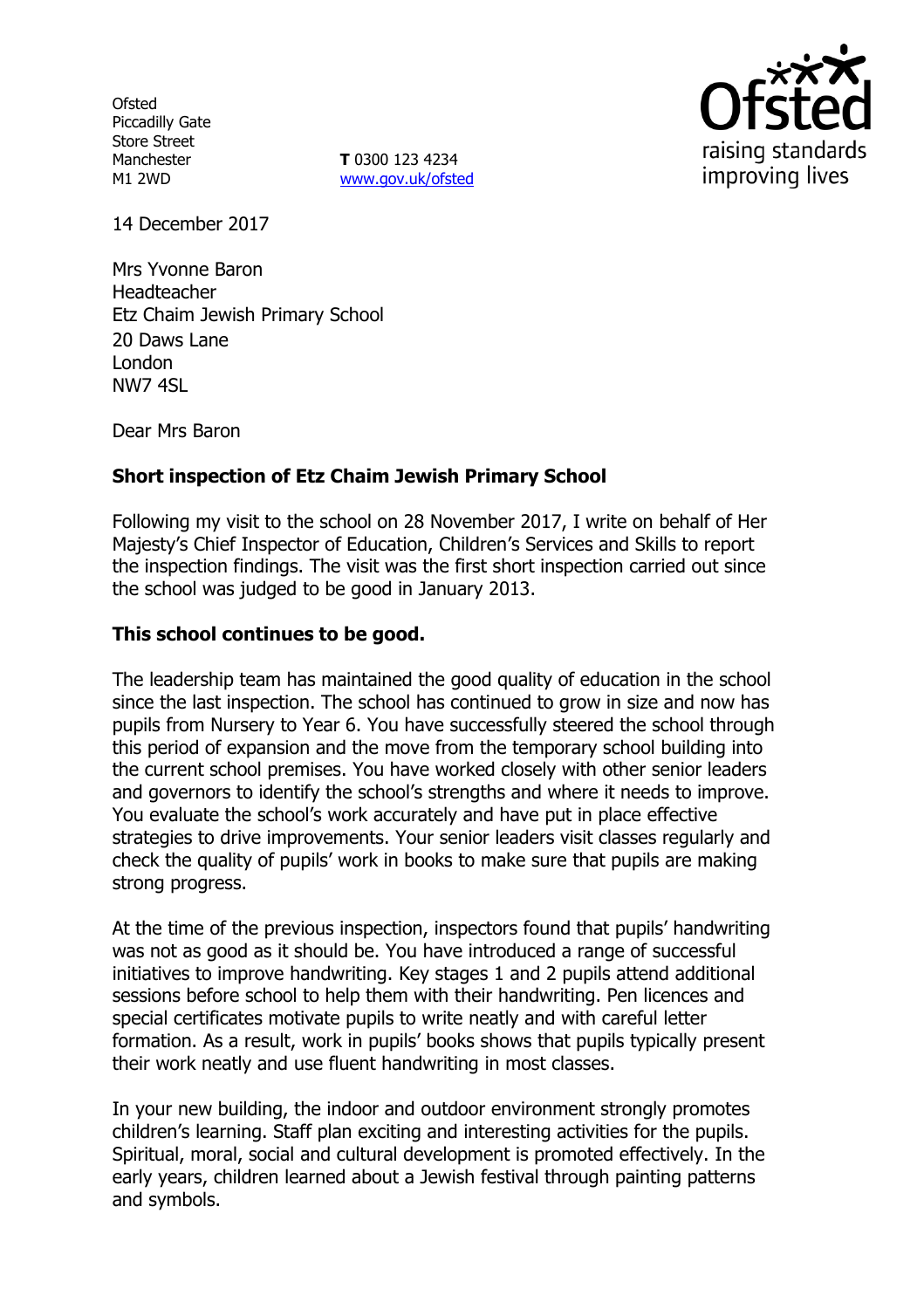

Pupils typically have strong social skills. They are well behaved, friendly and polite. You place a lot of importance on pupils from a young age developing independent learning skills. Pupils work cooperatively together and talk enthusiastically about their learning. For example, I observed Year 5 pupils thinking hard while they discussed how to solve a problem in mathematics.

You have made sure that pupils are happy and feel safe at school. In Ofsted's online questionnaire the overwhelming majority of parents and carers were confident that their children are happy and safe at Etz Chaim Jewish Primary School. The school is calm and orderly. Staff encourage pupils to take responsibility for developing the school. Pupils speak with enthusiasm about how their teachers listen to their ideas. You have set up meetings where older pupils lead younger pupils in discussions about how to improve the school.

## **Safeguarding is effective.**

You have made sure that there is a strong culture of safeguarding in the school. Staff are well trained, and you update them regularly with the most recent safeguarding advice. When staff join the school, they receive additional training. Staff understand what action to take should they have any concerns about the safety of any pupils. You have ensured that all staff are vigilant about the safety of pupils. The school has effective partnerships with outside agencies and any referrals are followed up appropriately. Governors are also well informed about current safeguarding practice.

Pupils have a good awareness of how to keep themselves safe in a variety of situations. For example, pupils know how to keep themselves safe when using information and communication technology. Pupils know how to cross the road safely following class visits to practise this during road safety week. Children in Nursery and Reception classes learn how to cross the road using the zebra crossing outside school with staff and then practise crossing pretend zebra crossings in school.

# **Inspection findings**

- This is the first year that you have pupils in all years, including in Year 6. Governors and leaders are ambitious for pupils to achieve well by the end of key stage 2. You monitor pupils' progress carefully. Governors also visit the school regularly and check how well pupils learn. You want your pupils to be well equipped for the next stage in their education when they move on to secondary school.
- Your assessment information and work in pupils' books shows that pupils typically make strong progress.
- $\blacksquare$  You have rightly identified the progress of the most able pupils in Years 1 to 6 as a priority for improvement. The inspection considered how well the most able pupils learn and make progress. You have made sure that staff benefit from well-selected training that helps them to set pupils suitably difficult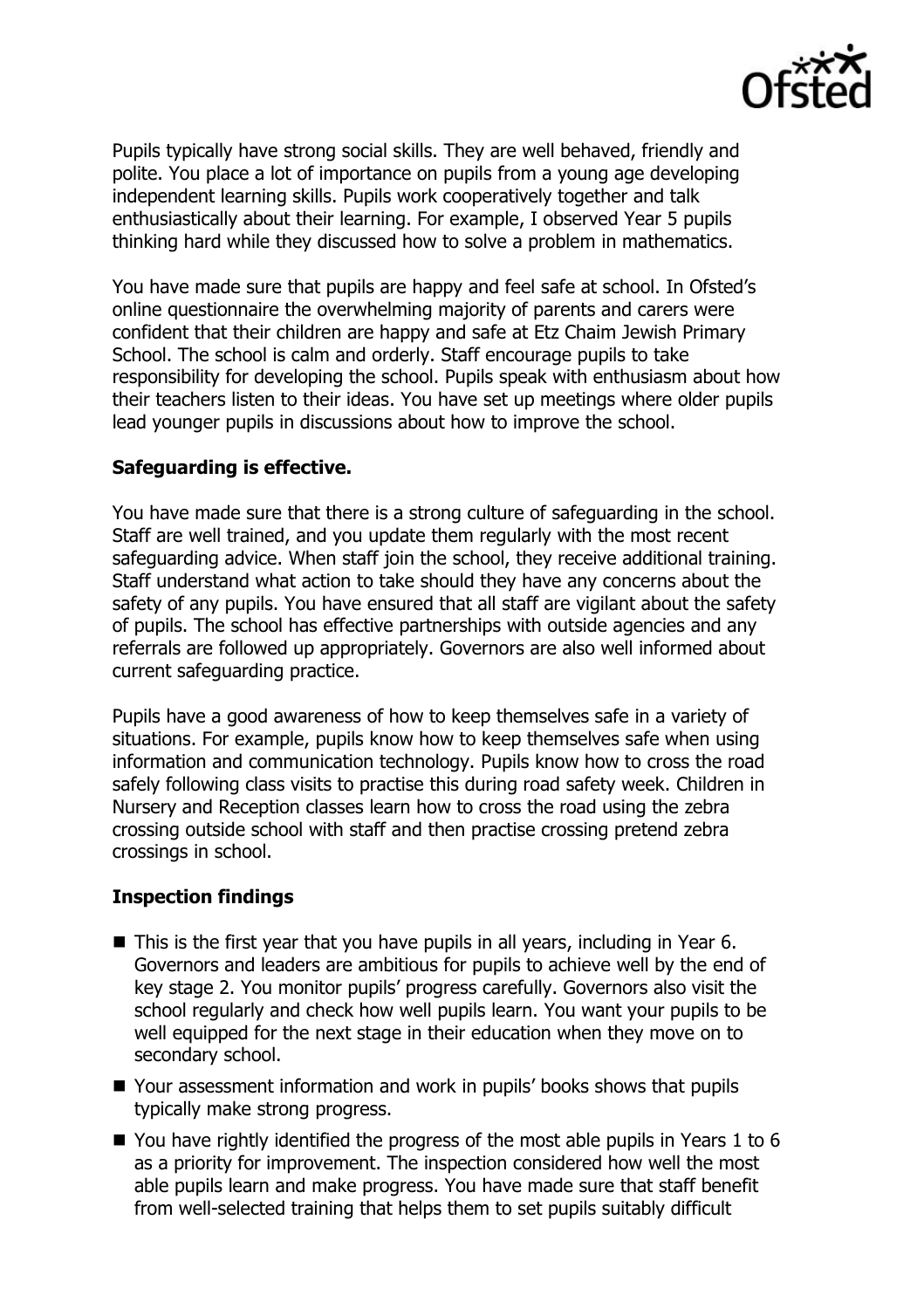

tasks. As a result, staff plan work that is well matched to pupils' needs and abilities.

- Work in pupils' books shows that the most able pupils make strong progress over time. The most able pupils are challenged to think hard. For example, in one class, pupils solved open ended mathematical problems by choosing the strategy that would be the most efficient. Their teacher asked them to explain their reasoning and they were able to do so with clarity and confidence. Pupils told me that their work had the correct amount of challenge and that they enjoy extending themselves further by working with decimal values. In another class, pupils wrote extended pieces of descriptive writing. However, in a few classes, work is not as demanding when teachers' expectations are not routinely high.
- We agreed that we would next explore the progress children make in the Nursery and Reception classes, particularly the most able children. This was because the previous inspection found that the most able children in the early years did not make strong progress, particularly in mathematics.
- During my visits to the early years, I observed how much children enjoy their learning and the engaging activities that adults plan for them. Adults encouraged children to use their knowledge of letter sounds to write about themselves. Some children wrote stories using simple words and sentences.
- Children develop their skills well in the inside and outside learning areas. You have focused on providing activities that promote children's physical development. This is because you identified that children's physical skills are generally weaker than other aspects of their development when they start the early years.
- You recently bought high-quality equipment to improve the outdoor learning area. During the inspection, I observed how confidently children ride tricycles around obstacle courses in the outside space. They jumped across tyres enthusiastically showing their good skills of balance and coordination. In the Nursery class, children were using feathers to write numbers to 10 carefully while learning to control their hand movements. The impact of this can be seen in the way children are beginning to form letters.
- You have raised teachers' expectations of children's achievement in mathematics, including for the most able children. Children in Reception independently count numbers up to 100. They know which number follows another number. Staff take every opportunity to move children on in their learning. Children's workbooks show how securely children develop their early literacy and mathematics skills. However, occasionally, the most able children are not set sufficiently demanding tasks to help them to deepen their learning and to achieve their best.
- Children develop their social skills well through learning and playing together cooperatively. We saw how children discuss what they are learning and share resources readily. Activities are still fun but now have a clear purpose for learning. We observed children making dinosaurs using cardboard boxes. They practised cutting neatly and used scissors sensibly. They told me about the dinosaur books that they have enjoyed reading and wrote labels for their